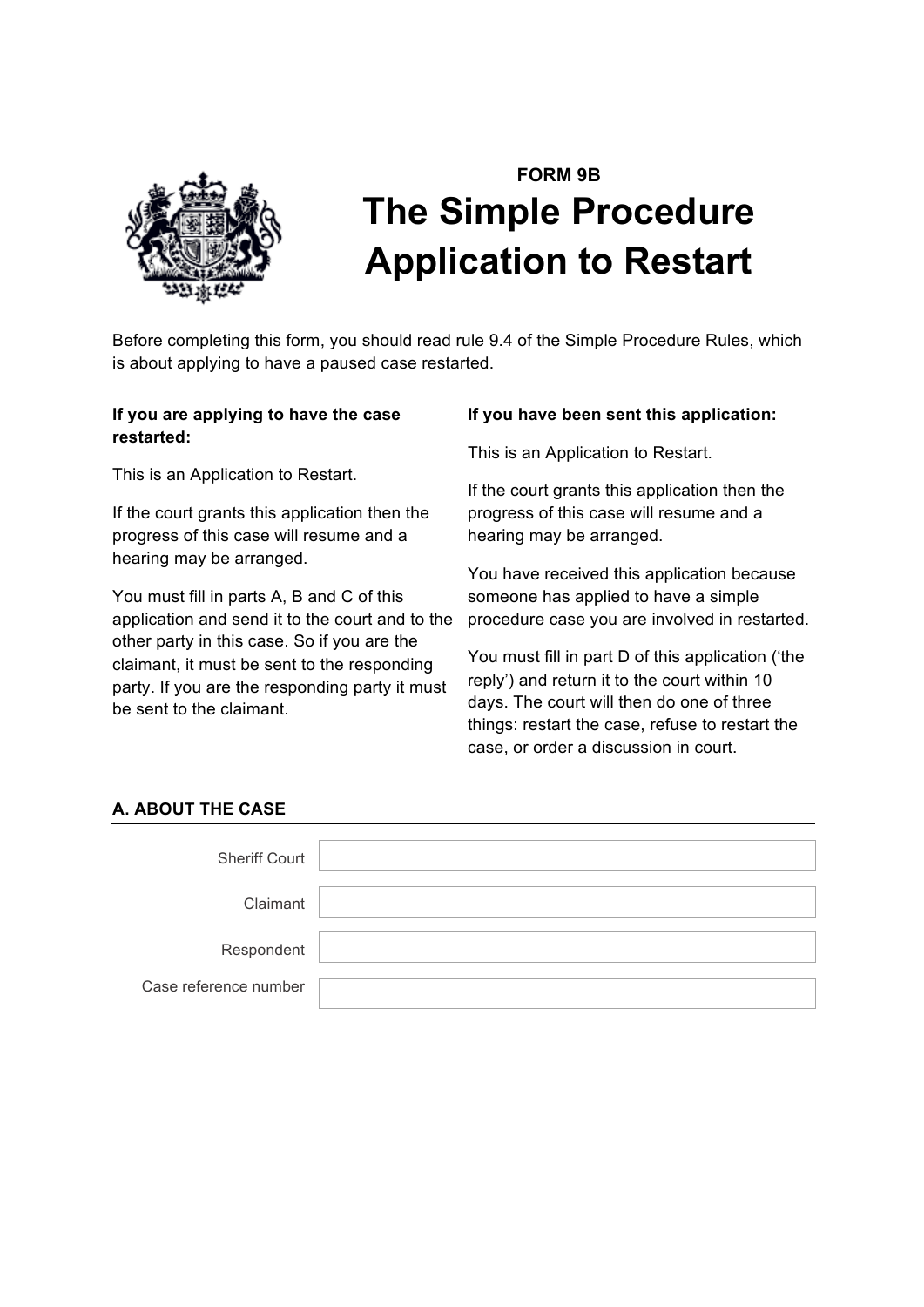#### **B. ABOUT YOU**

| B1. What is your full name?                            |  |  |  |  |
|--------------------------------------------------------|--|--|--|--|
| Name                                                   |  |  |  |  |
| Middle name                                            |  |  |  |  |
| Surname                                                |  |  |  |  |
| Trading name or<br>representative capacity (if<br>any) |  |  |  |  |

#### **B2. Which party in this case are you?**

| Claimant   |
|------------|
| Respondent |

#### **C. THE APPLICATION**

! If you are the party replying to this application, do not fill in this part. You should fill in part D.

#### **C1. Why should this case be restarted?**

! The party making the application must set out why the court should restart the case.

#### **C2. When was this application sent to the court?**

- ! Set out the date on which the application was sent to the court (i.e. the date on which the email was sent, or the date on which the application was posted).
- ! Any reply to this application must be sent to the court within 10 days of this application being sent.